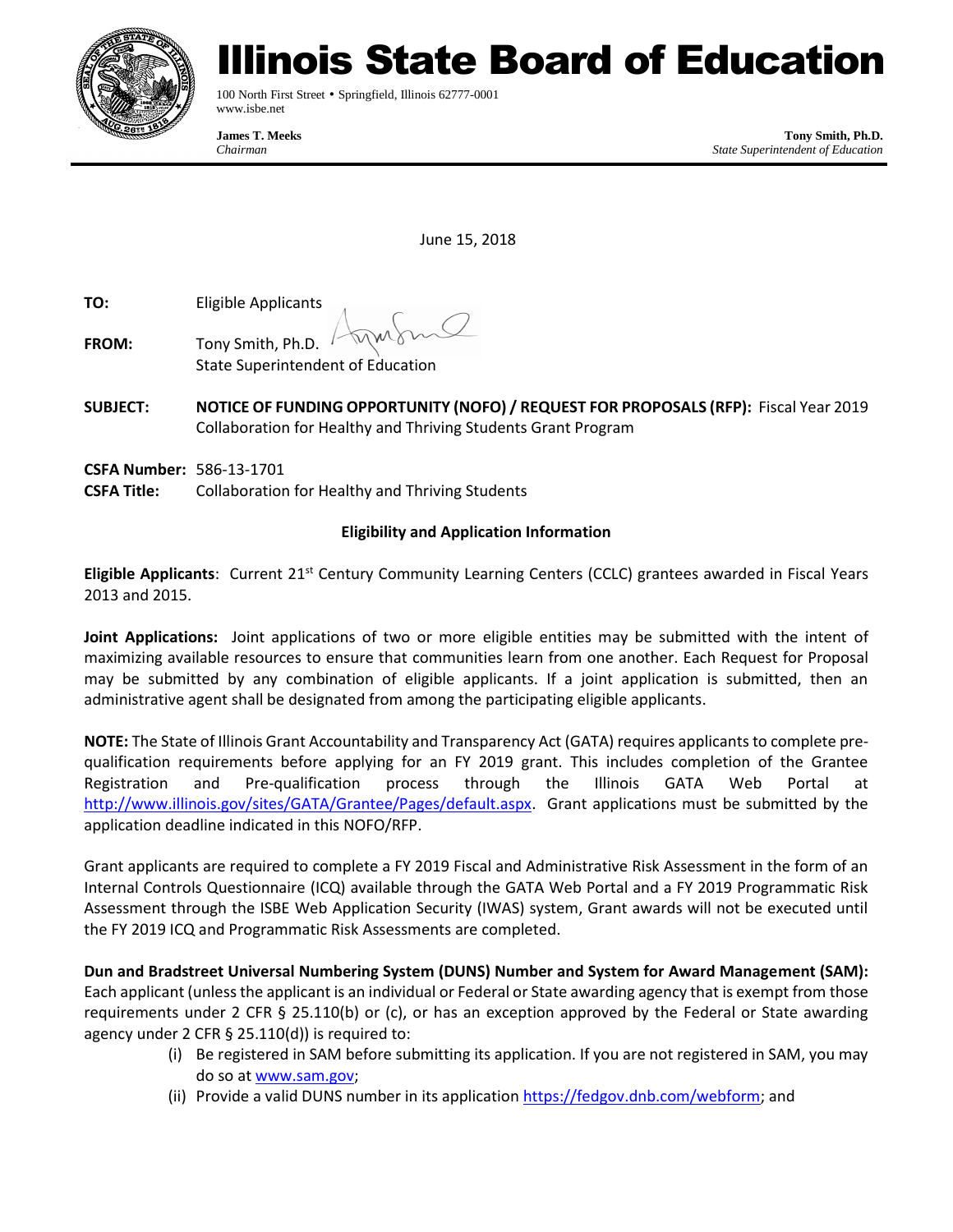(iii) Continue to maintain an active SAM registration with current information at all times during which it has an active federal, federal pass-through or state award or an application or plan under consideration by a federal or state awarding agency. ISBE may not consider an application for a federal pass-through or state award to an applicant until the applicant has complied with all applicable DUNS and SAM requirements.

**Code of Federal Regulations / Title 2 - Grants and Agreements / Vol. 1 / 2014-01-01192:** Guidance is found at <https://www.gpo.gov/fdsys/pkg/CFR-2013-title2-vol1/pdf/CFR-2013-title2-vol1.pdf>

#### **This grant is subject to the provisions of**:

- Grant Accountability and Transparency Act (GATA), 30 ILCS 708/1 et seq. <http://www.ilga.gov/legislation/ilcs/ilcs3.asp?ActID=3559&ChapterID=7>
- Administrative Rules for GATA, 44 Ill. Admin. Code Part 7000 <ftp://www.ilga.gov/JCAR/AdminCode/044/04407000sections.html>

**Merit-Based Review and Selection Process for Competitive Grants:** The Illinois State Board of Education (ISBE) is required to design and execute a merit-based review and selection process for applications. This process is incorporated by reference in all applicable funding opportunities. The full text of the ISBE merit-based review policy can be found at https://www.isbe.net/Documents/Merit\_Based\_Review\_Policy\_after-May1.pdf. Applicants are advised to refer to the policy document.

**Grant Award/Cost Sharing or Matching**: The amount of funding available is \$300,000. Annual grant award may be up to \$150,000. A cost sharing or matching component is not required for these funds. At least one, but no more than 2 applicants, will be awarded.

Applicants may only submit one application.

Proposals that score under 80 points will not be funded.Among substantially similar proposals, priority will be based upon the following:

- Level of risk as assessed by the risk analysis over the past three years
- Proposals serving priority schools

**Grant Period**: Grants awarded for this RFP will be offered for a two-year period. The grant period will begin no sooner than September 1, 2018 until June 30, 2019. Grants awards for this RFP will be available in fiscal years 2019 and 2020. Funding in the subsequent years will be contingent upon a sufficient appropriation for the program and satisfactory progress in the preceding grant period.

**Submission Dates and Times/Other Submission Requirements**: Proposals can be submitted electronically through the ISBE Attachment Manager, mailed, or hand delivered no later than **3pm on Tuesday, July 31, 2018**. Directions for each submission method are found below.

Electronic Submission: Completed proposals submitted electronically should be scanned into PDF with all supporting documents and required signatures. The ISBE Attachment Manager is found at [https://sec1.isbe.net/attachmgr/default.aspx.](https://sec1.isbe.net/attachmgr/default.aspx) Choose Grantham, Shayla from the drop down menu in Receiver Information. Submit the application using the button at the bottom of the page.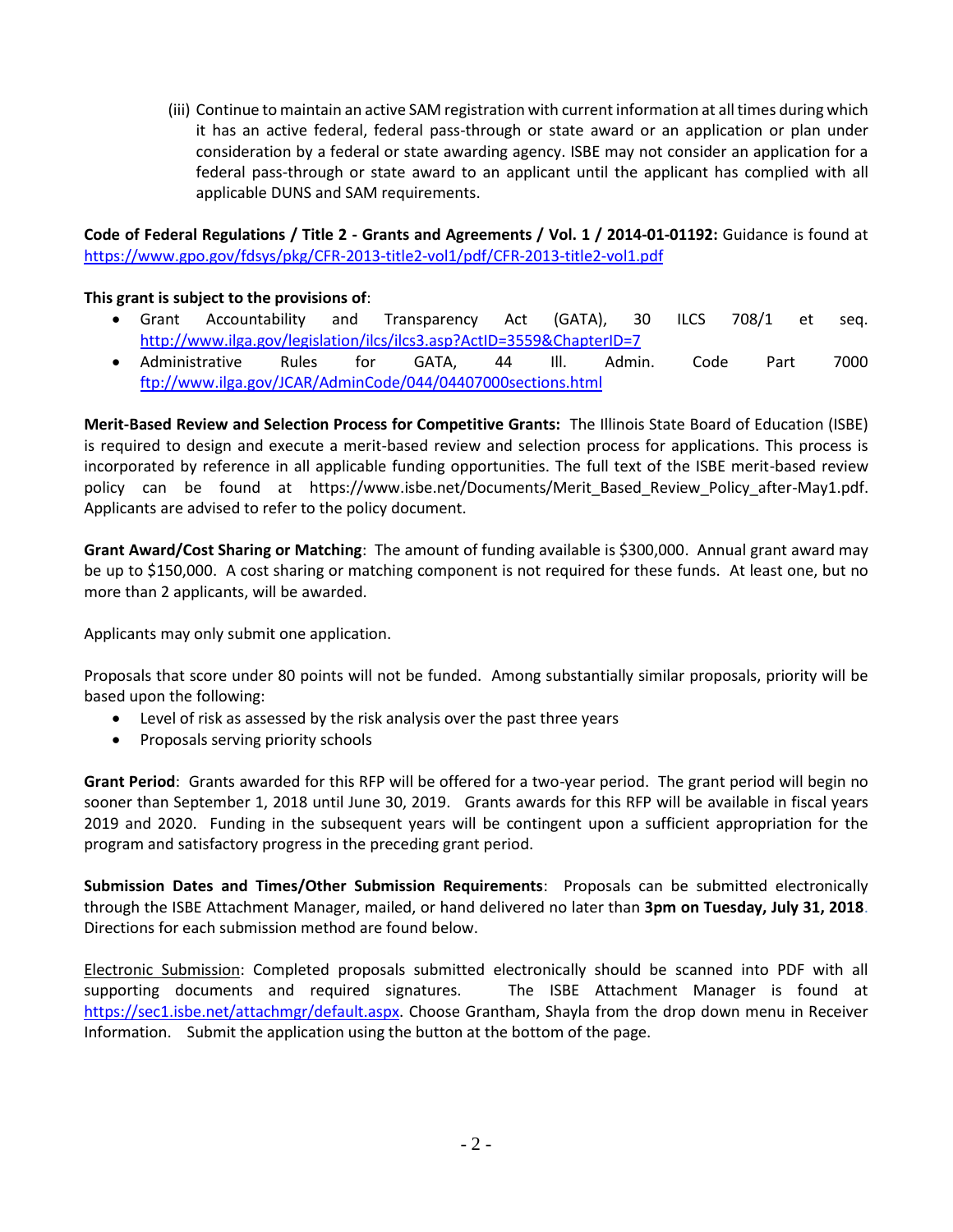Mailed Proposals: Mail the original and 3 copies plus an electronic copy of the proposal on USB flash drive to:

Shayla Grantham Illinois State Board of Education Regulatory Support and Wellness Division Mail Code E-222 100 North First Street Springfield, Illinois 62777-0001

Hand Delivered: Proposals may be hand-delivered to the following locations:

Springfield Office Reception Area 100 North 1<sup>st</sup> Street Springfield, IL 62777

Applicants must ensure that the NOFO/RFP response is received by ISBE no later than **3 pm CST on Tuesday, July 31, 2018**.

No late proposals will be accepted.

**Grant Award Notice:** It is anticipated that successful applicants will receive a Notice of State Award (NOSA) from the state superintendent via e-mail or US Postal Service approximately 90 days after the application deadline. The NOSA is NOT an authorization to begin performance or expenditures. Applicants must sign and return a copy of the NOSA to confirm acceptance of the terms of the award. Once the signed NOSA is received by ISBE, a Uniform Grant Agreement (UGA) will be prepared and sent to the applicant. Awardees will receive additional information from the programmatic contact approximately one week later via US Postal Service or email. This information will include important programmatic dates. Monies spent prior to programmatic approval are done so at the applicants own risk.

**Technical Assistance Session**: A technical assistance webinar will be held on June 28, 2018 at 1:00 pm. Registration information is found at [https://www.isbe.net/Pages/21st-Century-Community-Learning-](https://www.isbe.net/Pages/21st-Century-Community-Learning-Centers.aspx)[Centers.aspx.](https://www.isbe.net/Pages/21st-Century-Community-Learning-Centers.aspx) Attendance is not required. Changes to the FAQ will not be made after July 13, 2018. Applicants are advised to check the site before submitting a proposal.

**Changes to NOFO/RFP:** ISBE will post any changes made to the NOFO/RFP prior to July 13, 2018 at [https://www.isbe.net/Pages/Request-for-Proposals.aspx.](https://www.isbe.net/Pages/Request-for-Proposals.aspx) Applicants are advised to check the site before submitting a proposal.

**Agency Contact/Contact to Request Application Package**: For more information on this NOFO/RFP, contact Shayla Grantham at (217) 782-8535 o[r 21stcclc@isbe.net](mailto:21stcclc@isbe.net)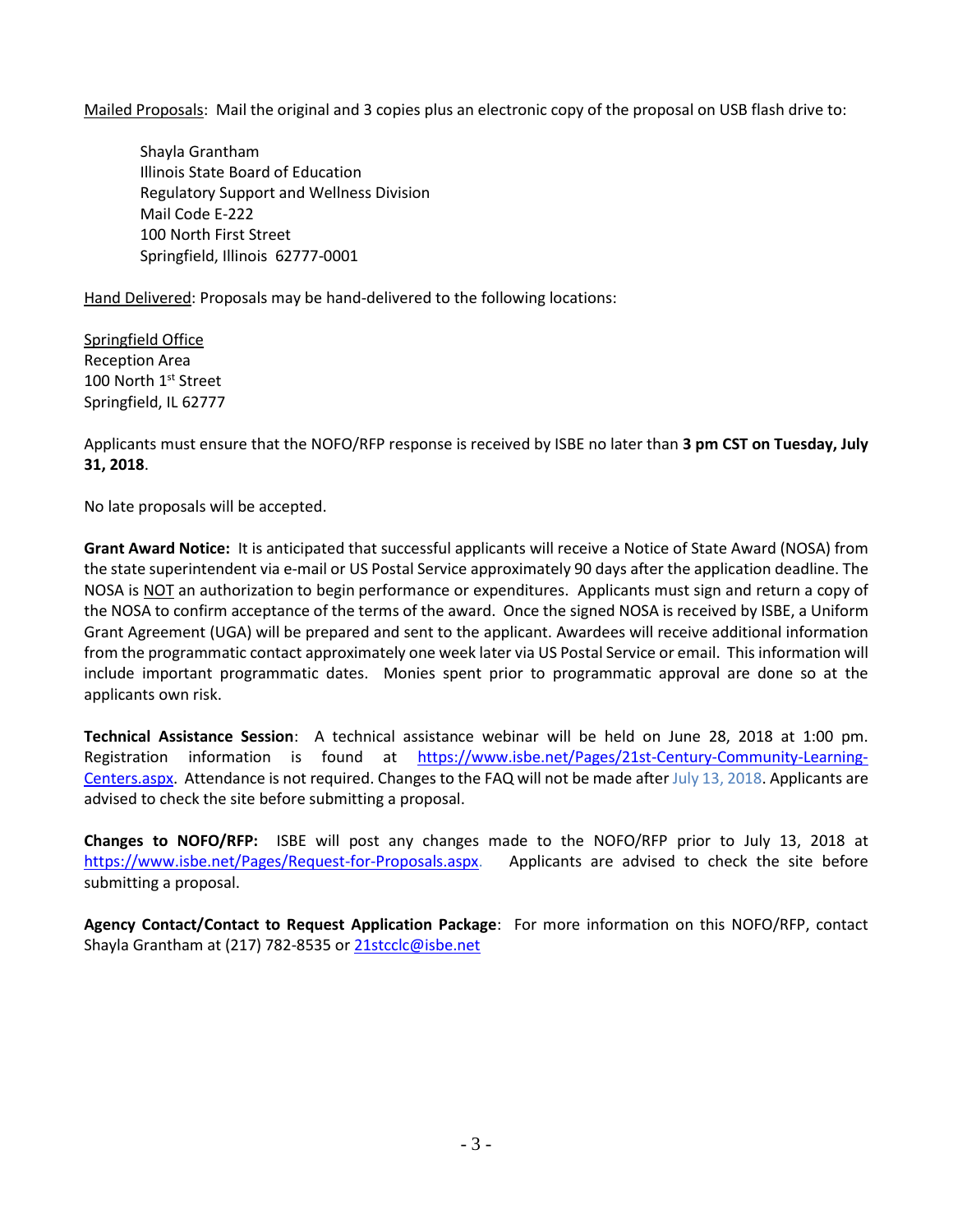#### **Program Description**

#### **Program Purpose:**

The Collaboration for Healthy and Thriving Students grant is an initiative that supports  $21<sup>st</sup>$  CCLC programs to provide opportunities for communities to establish or expand activities in community learning centers that provide enhanced integration of after-school community services, better alignment of resources, and creating a catalyst to bring partners together to serve the needs of the whole child and leverage the purposes of the  $21^{st}$ CCLC which is out lined below:

(1) Provide opportunities for academic enrichment, including providing tutorial services to help students (particularly students who attend low-performing schools), to meet the challenging state academic standards;

(2) Offer students a broad array of additional services, programs, and activities, such as youth development activities; service learning; nutrition and health education; drug and violence prevention programs; counseling programs; arts, music, physical fitness, and wellness programs; technology education programs; financial literacy programs; environmental literacy programs; mathematics, science, and career and technical programs; internship or apprenticeship programs; and other ties to an indemand industry sector or occupation for high school students that are designed to reinforce and complement the regular academic program of participating students; and

(3) Offer families of students served by community learning centers opportunities for active and meaningful engagement in their children's education, including opportunities for literacy and related educational development.

The purposes listed above for 21<sup>st</sup> CCLC are aligned to the Every Student Succeeds Act (ESSA).

#### **Program Description**:

The Collaboration for Healthy and Thriving Students grant is a commitment to support the whole child by integrating cognitive growth, social-emotional learning, and physical well-being.

#### **Program Background/History**:

ISBE and Department of Human Services (DHS) recognize that students have interconnected learning environments that require partnering to better serve the needs of the whole child nested in schools at the center of healthy communities. A critical component of providing appropriate supports has been via the  $21^{st}$  CCLC program. The goal of the 21st CCLC program is to provide opportunities for communities to establish or expand activities in community learning centers that primarily serve students who attend eligible schools with a high concentration of students from low-income families.

#### **ISBE Board Goal(s):**

*Every child in each public school system in the State of Illinois deserves to attend a system wherein…*

- All kindergartners are assessed for readiness.
- Ninety percent or more of third-grade students are reading at or above grade level.
- Ninety percent or more of fifth-grade students meet or exceed expectations in mathematics.
- Ninety percent or more of ninth-graders are on track to graduate with their cohort.
- Ninety percent or more of students graduate from high school ready for college and career.
- All students are supported by highly prepared and effective teachers and school leaders.
- Every school offers a safe and healthy learning environment for all students.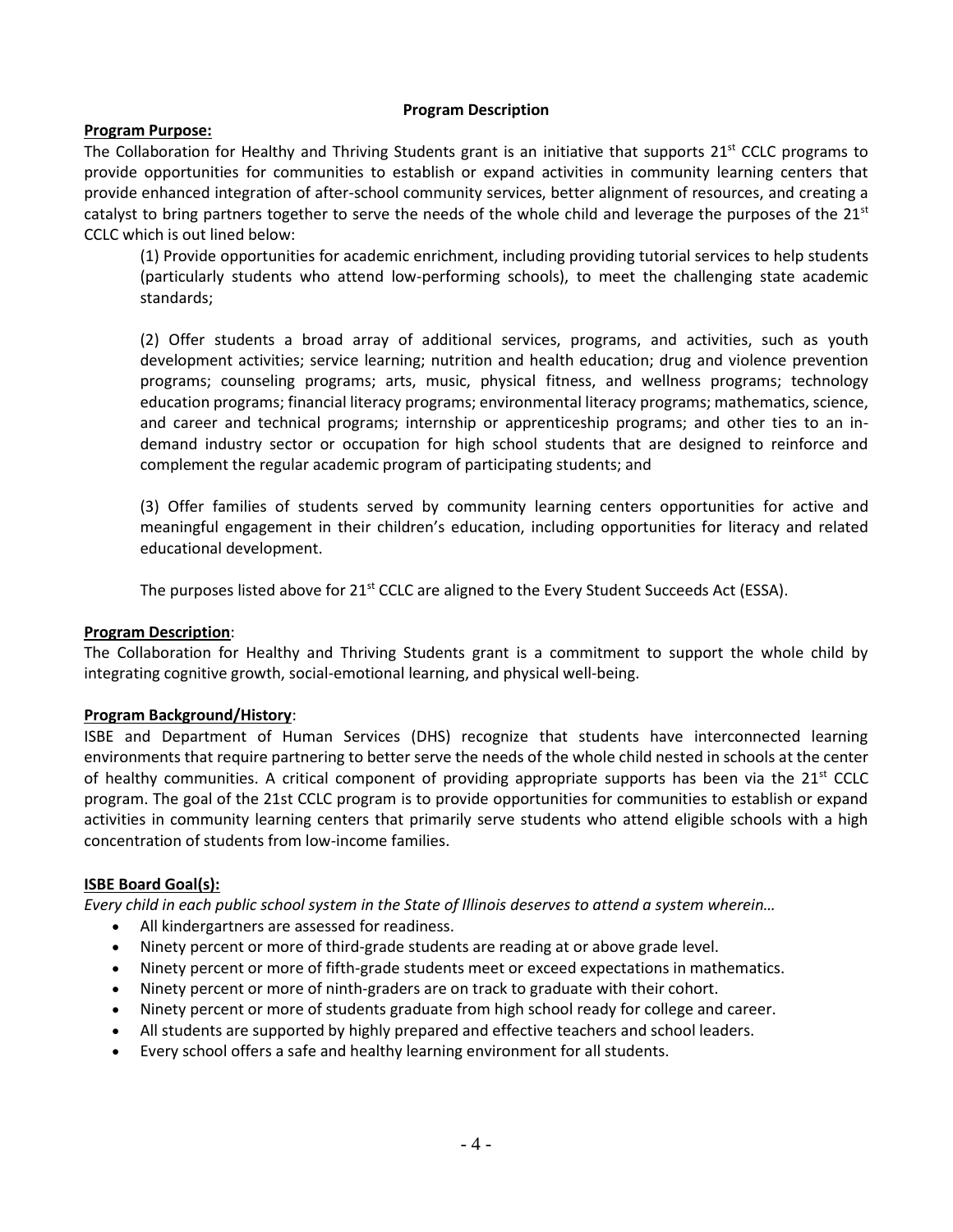#### **Program Objectives**:

The objectives of the Collaboration for Healthy and Thriving Students Grant Program is to provide opportunities for current  $21<sup>st</sup>$  CCLC grantees to establish or expand activities that address and achieve the following:

- A. Commitment to the Whole Child: Recognize that the absolute priority of the program is to offer services that support the needs of the whole child.
- B. Family Engagement: Emphasize family engagement and strong community partnerships and broker services to support students and families.
- C. Community of Practice: Create conditions for schools to mentor each other to expand reach and build capacity.
- D. Third Grade Literacy. Emphasis on the improvement of third-grade literacy throughout the school community, including programs that demonstrate progress toward meeting the 90% third-grade literacy goal of the State Board of Education.
- E. Collaborative Partnerships: Create and maintain partnerships with community organizations that utilize schools as "hubs" for a range of services, including, but not limited to, trauma-informed care, crisis intervention, college preparation, economic stability, career training, health and dental needs, and parenting classes.
- F. Maximize and Leverage Resources: Maximize public, nonprofit, and private resources to deliver critical services to students and their families, thereby increasing student achievement and generating other positive outcomes.
- G. Commitment to Quality Indicators and Outcomes: Ensure that resources are targeted to supports, services, and programs that have measurable indicators for success and, beyond all else, demonstrated capabilities to improve student outcomes.
- H. Sustainability: Ensure that a framework for student outcomes and success is built that will continue to impact communities beyond the period of the grant.
- I. Equity: Target the greatest supports to the students with the greatest need, including, but not limited to, English Learners, students with disabilities, homeless youth, and low-income students.

# **Proposed Activities:**

All proposed grantee activities shall be based upon the nine principles noted above and shall be based on and implemented through evidence based research. Activities may include, but need not be limited to:

- Accelerated education activities and academic enrichment learning programs, including the provision of additional assistance to students to improve their academic achievement;
- Reading, mathematics, and science education activities, including real world applications or Career and Technical Education integration;
- State-led science, technology, engineering, and mathematics (STEM) activities;
- Arts and music education activities;
- Entrepreneurial education programs;
- Tutoring services, including those provided by senior citizen volunteers, and mentoring programs;
- Activities for limited English proficient students that emphasize language skills and academic achievement;
- Recreational activities:
- Expanded library service hours;
- Telecommunications and technology education programs, including online learning opportunities;
- Parental involvement and family literacy programs;
- Assistance to students who have been truant, suspended, or expelled to help them improve their academic achievement;
- Drug and violence prevention programs, counseling programs, and character education programs;
- High-quality early learning programs and services;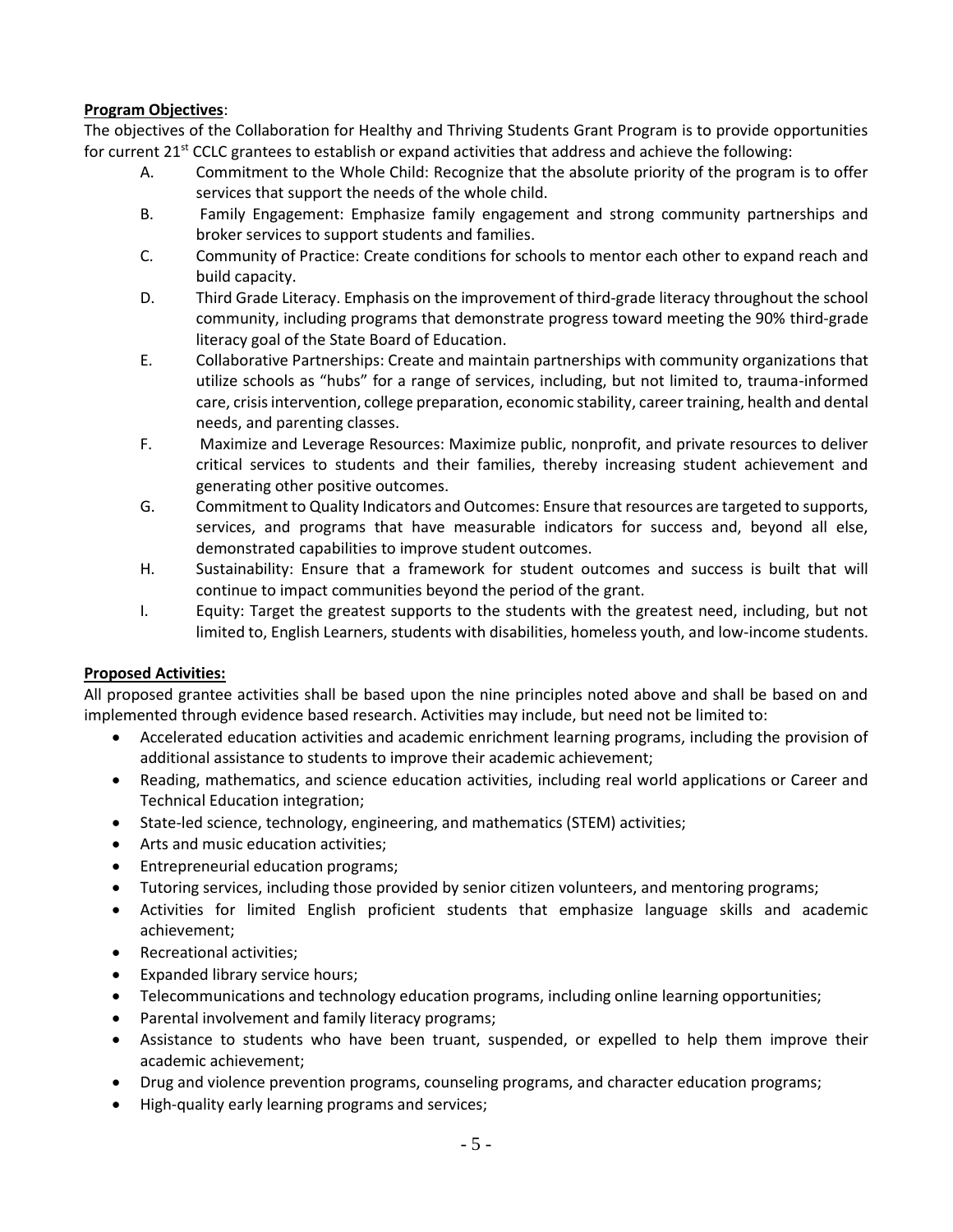- Remedial education aligned with academic supports and other enrichment activities that provide students with a comprehensive academic program;
- Family engagement activities, including parental involvement, parent leadership, family literacy, and parent education programs;
- Mentoring and other youth development programs;
- Community services and service learning opportunities;
- Programs that provide assistance to students who have been chronically absent, truant, suspended, or expelled;
- Job training and career counseling services;
- Nutrition services and physical activities;
- Primary health and dental care;
- Activities that improve access to and use of social service programs and programs that promote family financial stability;
- Mental health services; and
- Adult education, including the instruction of adults in English as a second language.

# **Policy Requirements**:

Purpose of 21st CCLC: Under the Program Authority, Title IV, Part B of the ESEA Elementary and Secondary Education Act, as amended by the Every Student Succeeds Act (ESSA) (20 U.S.C. 7171-7176). The ESSA authorizing legislation can be found at [https://www2.ed.gov/documents/essa-act-of-1965.pdf.](https://www2.ed.gov/documents/essa-act-of-1965.pdf) (See pages 233 through 244 of the legislation.)

Applicants may not directly or indirectly, engage in, support or promote violence or terrorist activities pursuant to provisions of Executive Order 13224 and the USA Patriot Act<sup>1</sup>.

# **Performance Measures**:

Measures include the following:

1.a.) 10% increase in proficiency and growth in core academic areas for 10% of regular program participants by the end of the grant award.

2.a.) 10% higher attendance rates or increased homework completion rates, or positive changes in toward school for 20% student participants by the end of the program year.

2.b.) 10% increase in graduation rates from high school for 20% regular program participants by the end of the program year.

2.c.) Where applicable, at least one offering of college-and career ready skills for program participants by the end of the program year.

3.a.) 10% improvements in measures, such as decrease in chronic absenteeism, decrease in disciplinary actions, less violence, and decrease in other adverse behaviors for 20% of student participants by the end of the program year.

3.b.) 100% increase in programmatic goals outlined in the proposal narrative.

# **Targets:**

 $\overline{a}$ 

1. At least two opportunities for families of participants to be engaged in their children's education and increase their children's learning opportunities by the end of the year.

 $<sup>1</sup>$  Applicants are required to check the terrorism watch list issued by the United States government--the Specially</sup> Designated Nationals (SDN)--and refrain from providing financial or material support to any listed individual or organization.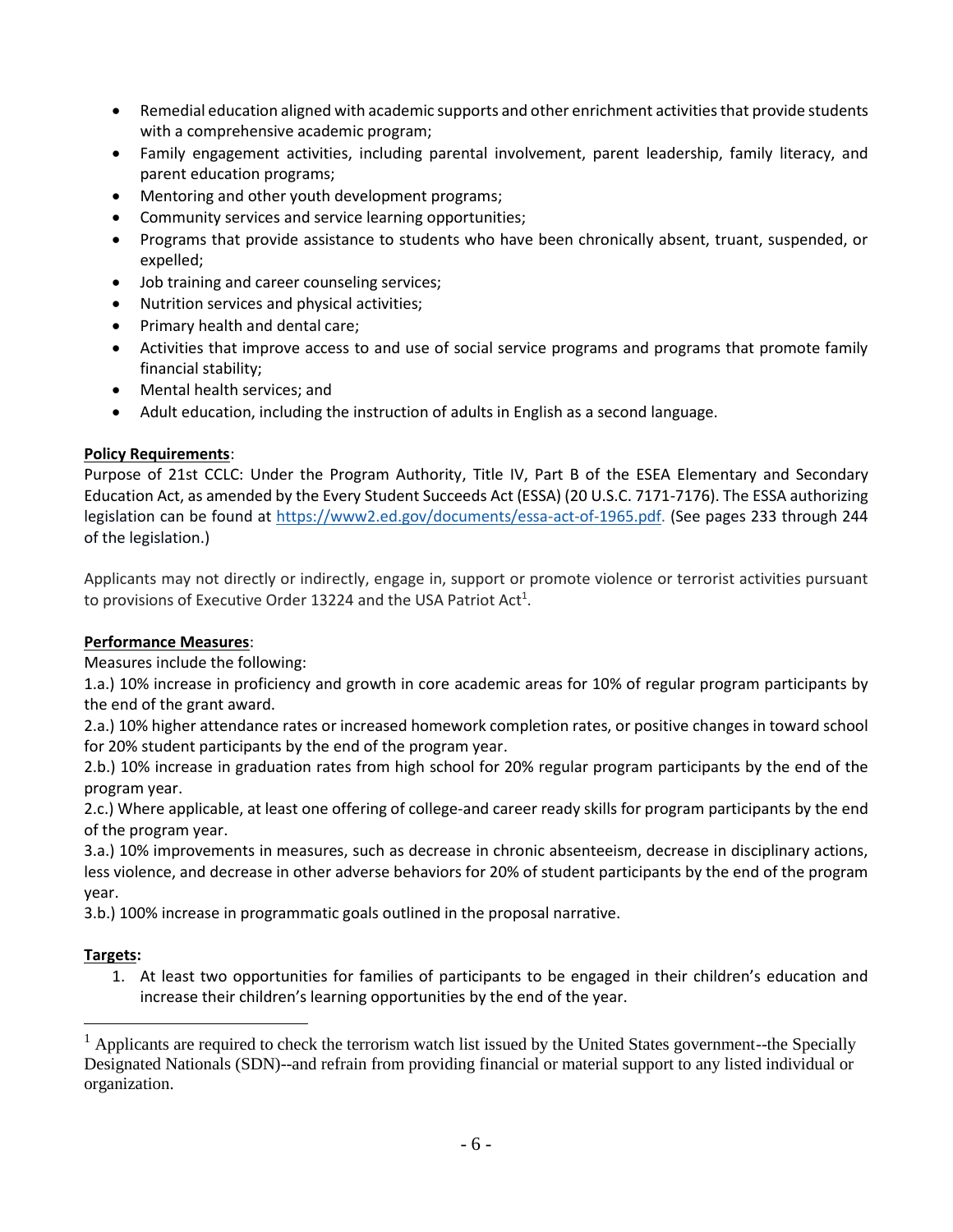- 2. At least two opportunities for families of participants to be engaged in their children's education and increase their children's learning opportunities by the end of the year.
- 3. Evidence of monthly coordination and collaboration meetings.
- 4. 2.5% quarterly increases in proficiency and growth in core academic areas for 2.5% of regular program participants
- 5. 2.5% quarterly higher attendance rates, increased homework completion rates, and positive changes in toward school for 5% student participants quarterly
- 6. 2.5% improvements in measures, such as decrease in chronic absenteeism, decrease in disciplinary actions, less violence, and decrease in other adverse behaviors for 5% of student participants quarterly

# **Performance Standards**:

- 1. 5% annual growth in core academic areas for 5% of the regular program participants.
- 2. 5% annual higher attendance rates or increased homework completion rates, or positive changes for 10% of student participants
- 3. 5% annual growth in graduation rates for 10% of the regular program participants

# **Deliverables and Milestones**:

- 1. Completion of annual evaluation
- 2. Quarterly submissions of the following reports:
	- a. Increase in proficiency and growth in core academic areas for regular program participants.
	- b. Higher attendance rates, increased homework completion rates, and positive changes in toward school for student participants.
	- c. Offerings of college-and career ready skills for program participants
	- d. Improvements in measures, such as decrease in chronic absenteeism, decrease in disciplinary actions, less violence, and decrease in other adverse behaviors for student participants.
	- e. Offerings of enrichment and other support services for families of participants.
	- f. Opportunities for families of participants to be engaged in their children's education and increase their children's learning opportunities.

# **Funding Information**

# **Introduction**:

All grant funds disbursed to administer the Collaboration for Healthy and Thriving students grant program and all related services must be handled in accordance with the State and Federal Grant Administration Policy, Fiscal Requirements and Procedures Handbook; and 23 Illinois Administrative Code 100 (Requirements for Accounting, Budgeting, Financial Reporting, and Auditing).

# **Cost Sharing or Matching**:

A cost sharing or matching component is not required for these funds.

# **Indirect Cost Rate**:

In accordance with a Delegation Agreement between the United States Department of Education and the Illinois State Board of Education (ISBE), and pursuant to its authority under the Grant Accountability and Transparency Act (GATA) and administrative rules, the Governor's Office of Management and Budget has granted ISBE an exception to the federal Uniform Guidance and GATA regarding the determination of indirect cost rates which may be utilized by all grantees that receive a state award or federal pass-through award for grant programs administered by ISBE. The agreement may be found a[t https://www.isbe.net/Pages/Indirect-Cost-Rate-Plan.aspx.](https://www.isbe.net/Pages/Indirect-Cost-Rate-Plan.aspx)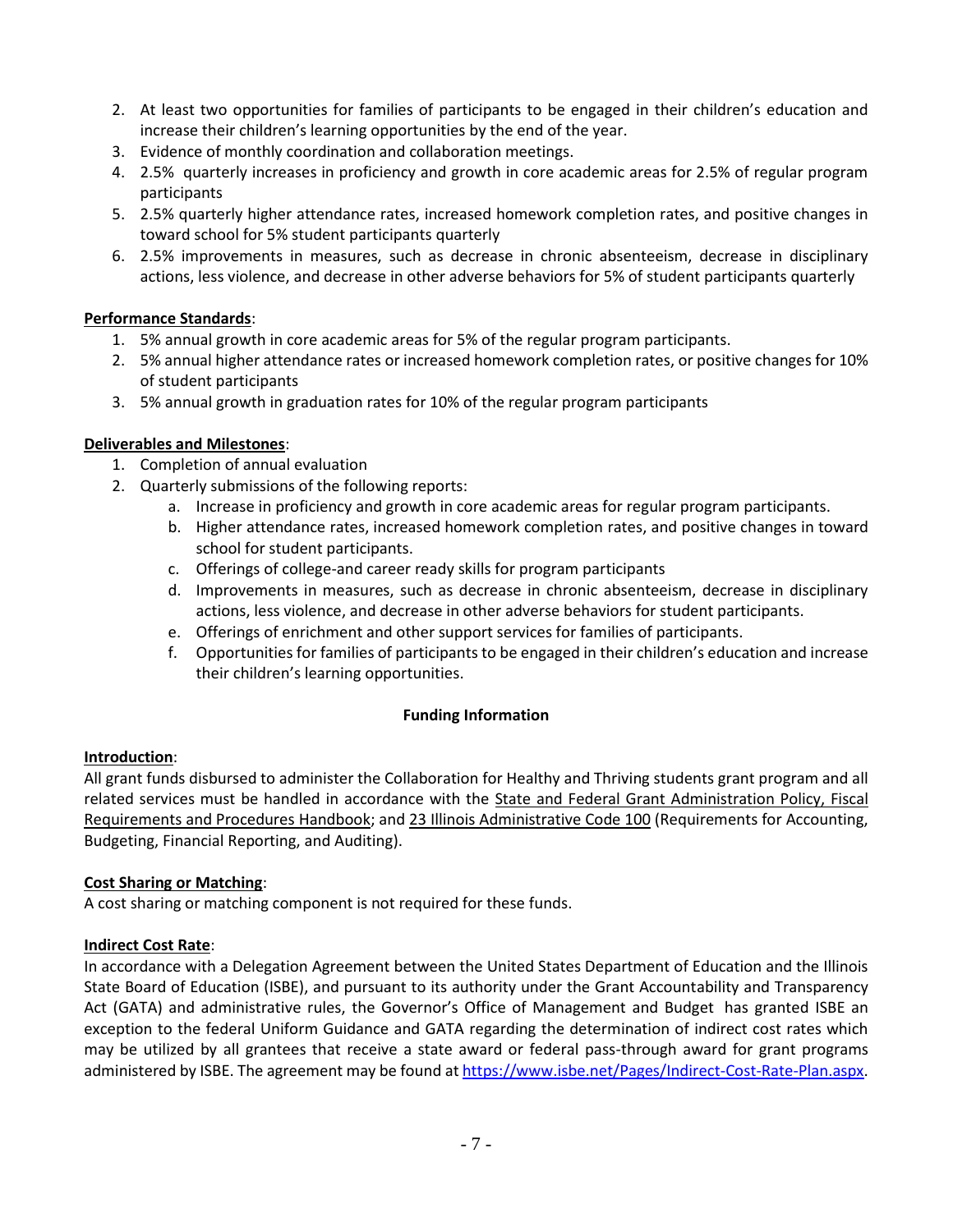Local Education Agencies (LEAs) may utilize either the indirect cost rate the LEA negotiates annually with ISBE (school districts) or the state-wide average indirect cost rate calculated by ISBE (Regional Offices of Education, Intermediate Service Centers, special education cooperatives, area vocational centers, charter schools, and university laboratory schools approved by ISBE). These LEAs will also utilize the ISBE-established indirect cost rates for state and federally funded grant programs administered by other state agencies.

Not-for-profit agencies, community/faith-based organizations, and for-profit entities may utilize the state-wide average indirect cost rate calculated by ISBE for all state and federal grant programs administered by ISBE. Colleges and Universities will be restricted to a maximum indirect cost rate of 8% or other indirect cost rate calculated by their cognizant federal agency, whichever is less, for state and federal grants administered by ISBE. These non-LEA entities may choose to negotiate a separate indirect cost rate to utilize for state and federally funded grant programs administered by other state agencies.

Costs associated with Fiscal Support Services (2520), Internal Support Services (2570), Staff Support Services (2640), Data Processing Services (2660) and Direction of Business Support Services (2510) charged to the Educational Fund are properly budgeted as indirect costs.

#### **Funding Restrictions**:

The intent of the Collaboration for Healthy and Thriving Students grant program is to provide for differentiated supports based on community needs and availability of existing resources. In order to ensure that communities are able to effectively tailor financial resources with actual needs and projected student outcomes, ISBE will plan to negotiate spending plans and final budgets to the successful applicants. A budget outlining projected costs of the Collaboration for Healthy and Thriving Students grant program must be included in the proposal. Proposed expenditures must align with the proposed activities, the number of students and families to be served, staffing levels, goals and objectives, and the evaluation of the project. All expenditures must be reasonable and necessary to carry out the program's purpose, goals, and objectives, and all funds must be spent in accordance with the State and Federal Grant Administration Policy, Fiscal Requirements and Procedures handbook. The obligation of funds may not begin until after the official notification of a grant award.

**Allowable Uses of Funds**: Grant funds may be used to provide the types of programs and activities explained in the "Program Description" section beginning on page 4 of this RFP.

**Non-allowable Uses of Funds**: Grant funds may not be used for lobbying expenditures.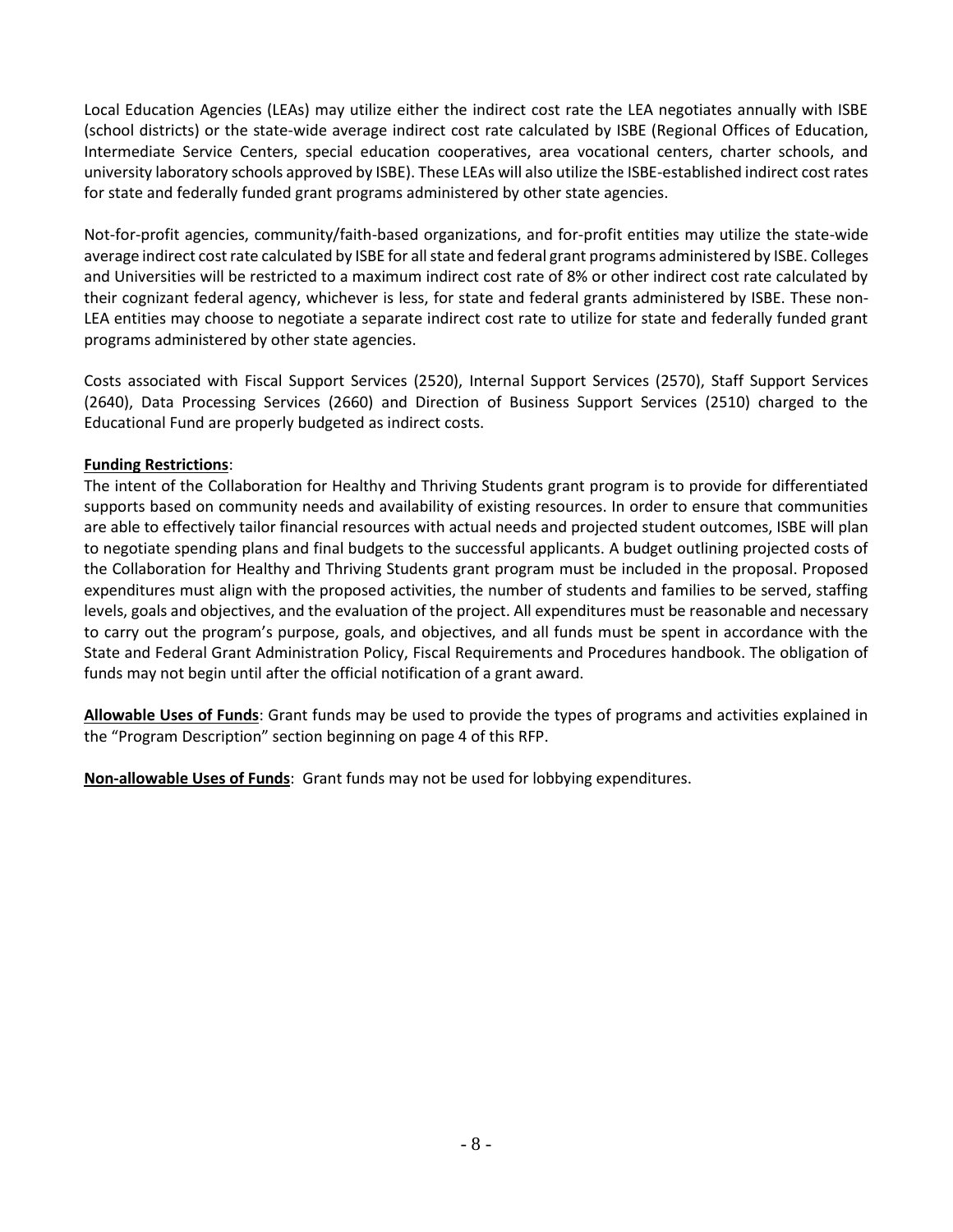# **Content and Form of Application Submission**

**Instructions**: Each application must be submitted in the format outlined below to be considered complete. A complete application will include all required components (the numbered items below) and signatures when mentioned. Please use the checkboxes in front of the numbers as a checklist when assembling your completed application. It is advised to attach a copy of the completed checklist with the application.

 $\square$  1. Uniform Application for State Grant (Attachment 1): Include the entity name, address, telephone and fax number, email, name, and telephone number of the contact person; Federal Employer Identification number, DUNS number, SAM CAGE Code; and all other listed information. The Application page must be signed by the official authorized to submit proposals.

 $\square$  2. Cover Page (Attachment 2): Must be signed by the official (s) authorized to submit the proposal. Potential applicants should review the requirements for joint applications.

 $\square$  3. Programmatic Goals (Attachment 3 - maximum 2 pages): Each applicant shall submit a detailed narrative of a minimum of 3 programmatic goals that align with the identified principles and purposes of the program. Goals shall be established for specific student populations or families and specific targets and benchmarks shall be proposed as indicators of programmatic success and student outcomes.

 $\square$  4. Demonstration of Need (Attachment 4 - maximum 2 pages): Applicants must be intimately familiar with the needs, strengths, and challenges of their local communities to best serve students, families, and communities. Applicants shall provide a demonstration of need for the program using data points, metrics, and findings derived from existing assessments and audits. A gap analysis must also be conducted on the existing data, including an identification of the strengths and weaknesses of the youth developmental needs, parent and family engagement needs, and available community services.

 $\square$  5. Objectives and Activities (Attachment 5 - maximum 2 pages): Description of proposed activities to be funded under this program. Use the form provided to list the objectives and activities of the proposed project in a time-specific format of proposed activities to be funded under this program.

 $\square$  6. Proposed Collaboration (Attachment 6 - maximum 2 pages): Description of area standards, and curriculum involved in the program at no cost as part of the partnership. Evidence of the collaboration may be illustrated through planned results or outcomes, mutually identified goals, intervention strategies, and activities. The terms of the partnership must be established in a written agreement or a memorandum of understanding that clearly articulates how each partner will contribute to the project. This written agreement or MOU must be included with the proposal. To this end, LEA applicants must share appropriate information and data, including grades, test scores, content‐area standards, and curriculum, with those non‐LEA applicants involved in the program at no cost as part of the partnership. All student data must be treated in accordance with the Illinois School Student Records Act (105 ILCS 10/).

☐ 7. Peer Learning Agenda (Attachment 7 - maximum 2 pages): A plan for storytelling or a learning network or community of practice is required to detail how the promising practices, resources, and technical assistance to school districts interested in pursuing similar goals will be disseminated. Involvement of students in the creation of tools that capture the process and outcomes is encouraged.

 $\square$  8. Program Evaluation (Attachment 8 - maximum 2 pages): A description of how the entity will assess program success, including metrics, data, and other statistical information relevant to the program.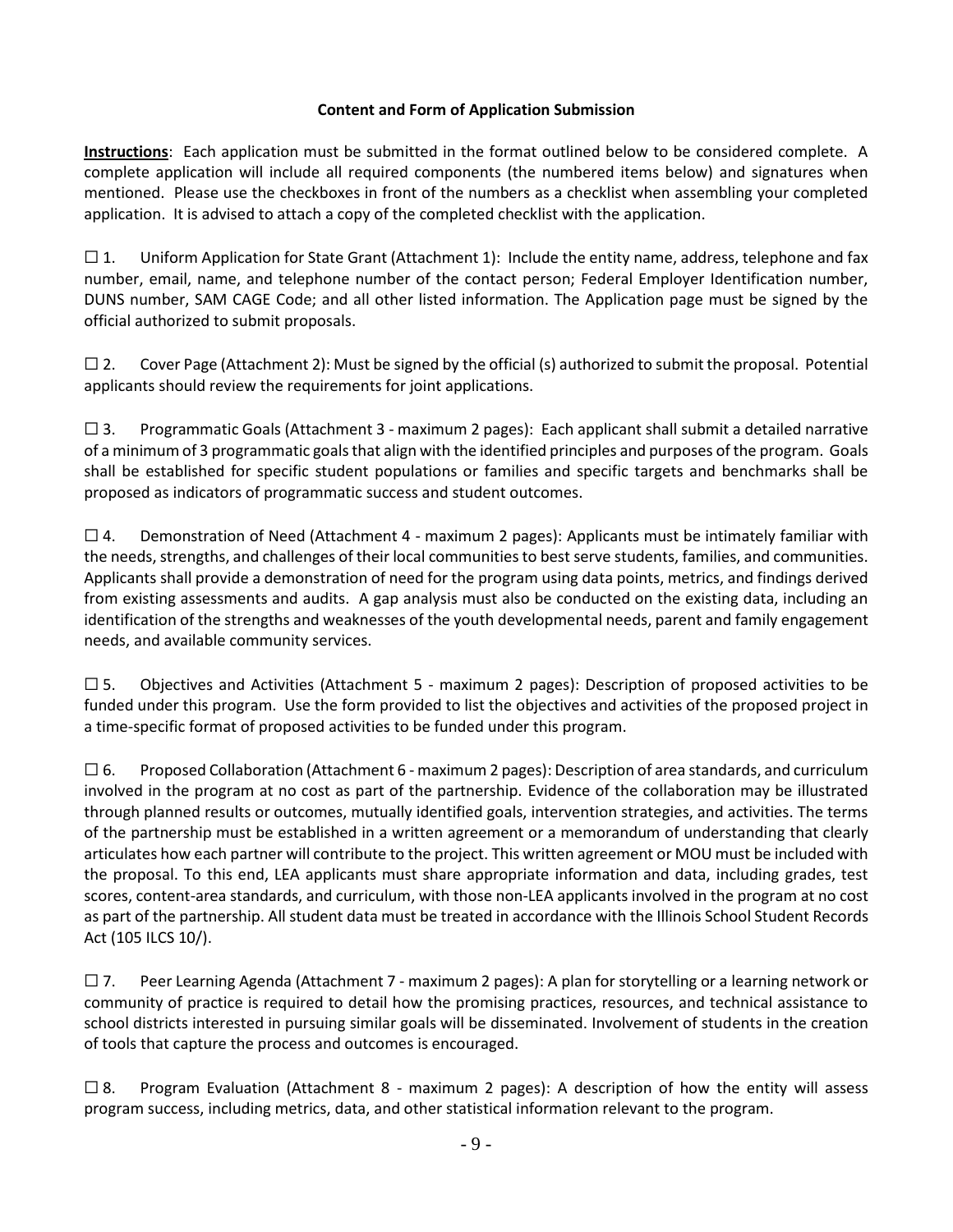$\square$  9. Sustainability Plan (Attachment 9 - maximum 2 pages): Applicants are required to submit a program sustainability plan that describes how the program will be continued after the grant funding has ended. The sustainability plan submitted for funding under the 21<sup>st</sup> CCLC program may be modified for inclusion in this program.

 $\Box$  10. Budget Summary and Payment Schedule (Attachment 10): The budget MUST be submitted on this form. No other budget form will be accepted. District budgets MUST be signed by the district superintendent. Other applicants should have the official authorized sign the form. The payment schedule should be based on the projected date of expenditures. Salaries and fringe benefits should be requested in equal intervals on the schedule. Supplies, equipment, contracted services and professional development should be requested in the month for which the expenditure is anticipated.

 $\Box$  11. Budget Narrative (Attachment 10A): The budget breakdown MUST include descriptions of the anticipated expenditures, correlated to the line items set forth on the Budget Summary. The budget breakdown should also include subcontract information, if applicable.

 $\Box$  12. Certifications and Assurances (Attachment 11-15): Must be completed by an individual authorized to submit the proposal and to bind the applicant to its contents;

- A. Program Specific Terms of the Grant (Attachment 11)
- B. Grant Application Certifications and Assurances (Attachment 12)
- C. Certification Regarding Debarment, Suspension, Ineligibility, and Voluntary Exclusion (Attachment 13)
- D. Certificate Regarding Lobbying (Attachment 14)
- E. Disclosure of Lobbying Activities (Attachment 15)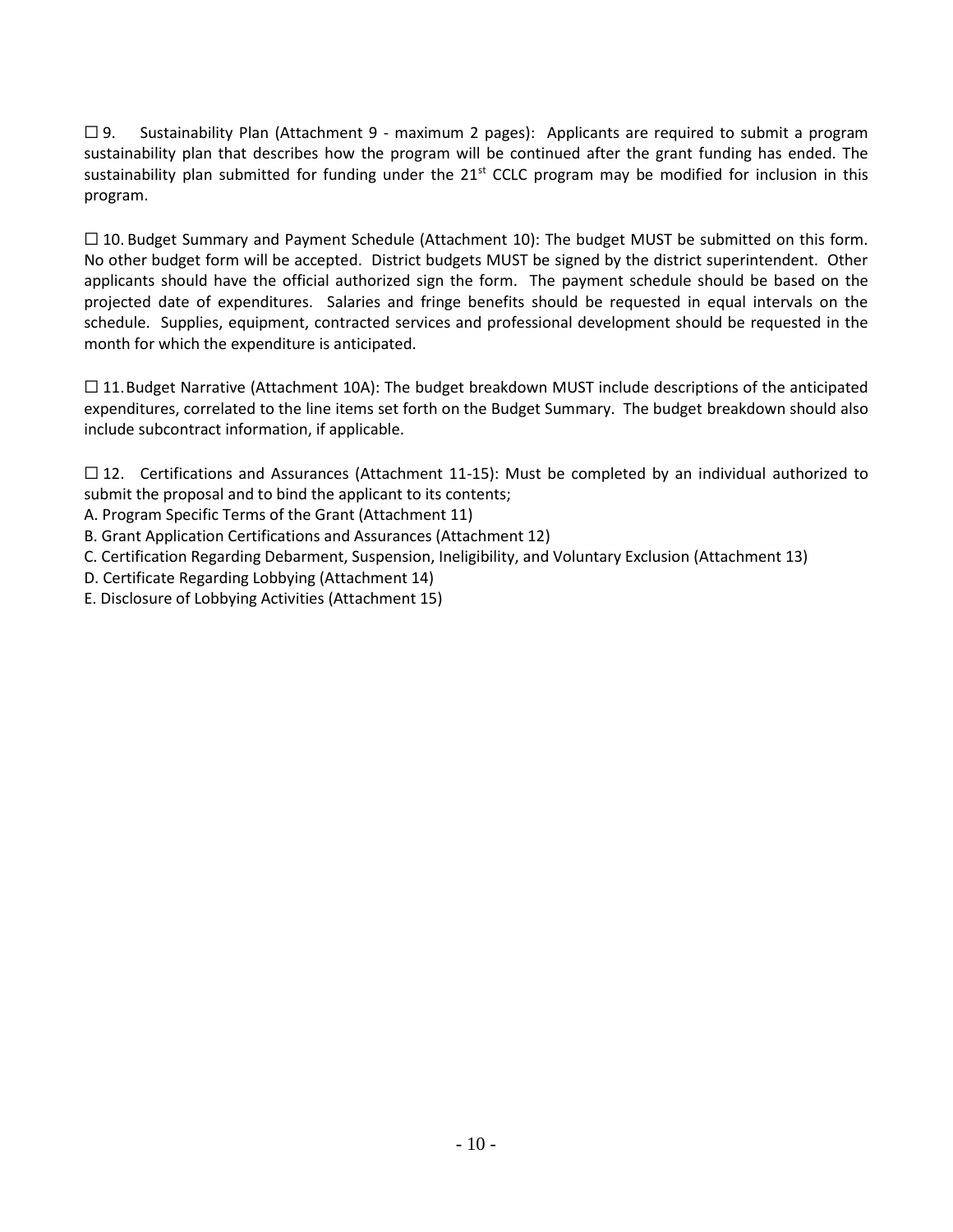#### **Application Review**

#### **Review and Selection Process**:

The selection of the grantees will be based upon the overall quality of the application. The scoring is based upon the following criteria:

- Need is defined as the identification of stakeholders, facts, and evidence that demonstrate the proposal supports the grant program purpose;
- Capacity is defined as the ability of an entity to execute the grant project according to the project requirements;
- Quality is defined as the totality of features and characteristics of a service, project, or product that indicate its ability to satisfy the requirements of the grant program;
- Evaluation is defined as the ability to judge or determine the significance, worth, or quality of a service, project, or product
- Sustainability is defined as the ability to maintain programming and its benefits over time.

#### **Proposals that score under 80 points will not be funded**.

#### **Criteria**:

These overall criteria are built into the rubric below. The attachment number in the parenthesis following the criteria lists the portion of the proposal that will be used to determine if the criteria has been met. The points for each criterion section as well as the individual criteria will also be included in parenthesis.

#### **Following the notification of grant awards, an applicant may request copies of reviewer comments by contacting Shayla Grantham at 21stcclc@isbe.net.**

|  |  |  | Selection criteria and point values are as follows: |
|--|--|--|-----------------------------------------------------|
|--|--|--|-----------------------------------------------------|

| Not Provided                            | <b>Very Limited</b>                                                             | Somewhat<br>Limited                                                                    | Moderate                                                                                            | <b>Strong</b>                                                                              | <b>Very Strong</b>                                                                                  |
|-----------------------------------------|---------------------------------------------------------------------------------|----------------------------------------------------------------------------------------|-----------------------------------------------------------------------------------------------------|--------------------------------------------------------------------------------------------|-----------------------------------------------------------------------------------------------------|
| $\overline{0}$                          |                                                                                 |                                                                                        | 3                                                                                                   | 4                                                                                          | 5                                                                                                   |
| Proposal<br>requirements<br>are absent. | Proposal<br>provides very<br>few details to<br>meet the<br>project<br>outcomes. | Proposal is<br>unclear and<br>lacks enough<br>evidence to<br>meet project<br>outcomes. | Proposal<br>provides<br>moderate detail<br>and conveys<br>potential to<br>meet project<br>outcomes. | Proposal<br>provides good<br>detail and<br>strong evidence<br>to meet project<br>outcomes. | Proposal<br>exceeds<br>expectations<br>and provides a<br>solid plan to<br>meet project<br>outcomes. |

| Section 1:<br><b>NEED</b><br>20 Points                                                  | <b>Possible Points</b> |
|-----------------------------------------------------------------------------------------|------------------------|
| Describe how the proposed program and services will address the needs of the            |                        |
| community, the students and the families, including the needs of working families, in a |                        |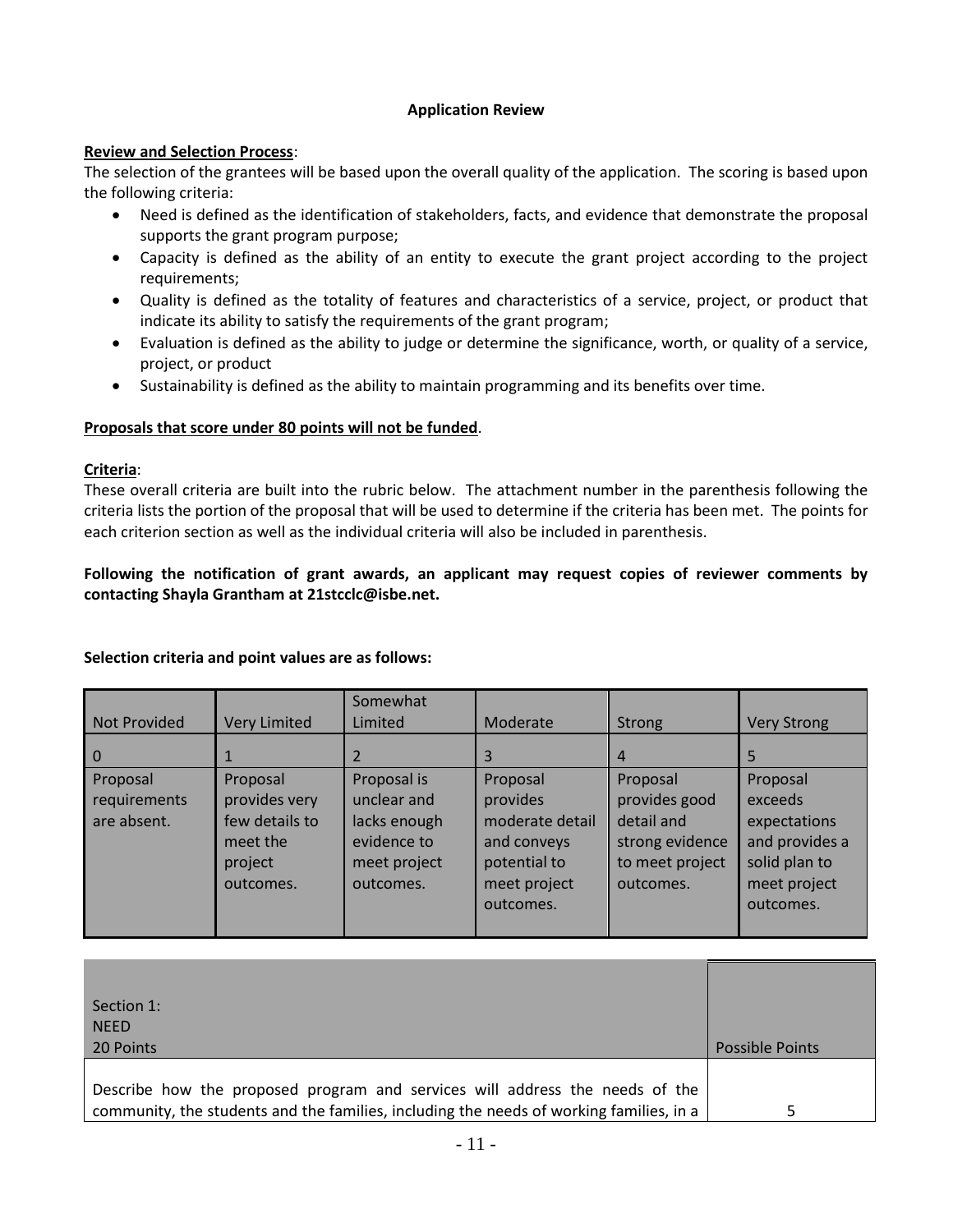| culturally, competently, and developmentally appropriate manner to improve the<br>academic performance of the students.                                                      |                        |
|------------------------------------------------------------------------------------------------------------------------------------------------------------------------------|------------------------|
| Applicants demonstrate the need for the program using data points, metrics, and<br>findings derived from existing assessments and audits, including the Illinois Report Card |                        |
| and 5Essentials Survey.                                                                                                                                                      | 5                      |
| Describe how the needs of homeless children; neglected, delinquent, and migrant<br>youth; and their families or caregivers will be met by the proposed program.              | 5                      |
| A gap analysis must also be conducted on the existing data, including an identification                                                                                      |                        |
| of the strengths and weaknesses of the youth developmental needs, parent and family                                                                                          |                        |
| engagement needs, and available community services.                                                                                                                          | 5                      |
|                                                                                                                                                                              |                        |
| Section 2:                                                                                                                                                                   |                        |
| <b>CAPACITY</b>                                                                                                                                                              |                        |
| 25 Points                                                                                                                                                                    | <b>Possible Points</b> |
| The proposed activities are likely to contribute to the achievement of program goals and                                                                                     |                        |
| objectives. Program goals include major milestones and a realistic timeline. Proposed                                                                                        |                        |
| activities correlate to the proposed budget.                                                                                                                                 | 5                      |
| The time commitments of key project personnel are appropriate and adequate to meet                                                                                           |                        |
| the goals and objectives of the proposed project.                                                                                                                            | 5                      |
| The procedures for collecting and sharing feedback to the staff and the community for                                                                                        |                        |
| the purpose of continuous program improvement are practicable.                                                                                                               | 5                      |
| Previous experience with programs creating a positive afterschool climate that is                                                                                            |                        |
| emotionally and physically safe and that supports and accelerates student academic,                                                                                          |                        |
| social, and emotional learning.                                                                                                                                              | 5                      |
| Written letters of agreement or MOU that detail the roles and responsibilities of the                                                                                        |                        |
| applicants.                                                                                                                                                                  | 5                      |
| Section 3:                                                                                                                                                                   |                        |
| <b>QUALITY</b>                                                                                                                                                               |                        |
| 20 Points                                                                                                                                                                    | <b>Possible Points</b> |
|                                                                                                                                                                              |                        |
| Applicant utilizes quality standards <sup>2</sup> to support continuous program improvement.                                                                                 | 5                      |
| Applicant demonstrates ability to coordinate effective use of services and programs<br>toward align goals that are linked to objectives and activities.                      | 5                      |
| Demonstrates successful dissemination of practices, resources, and technical assistance                                                                                      |                        |
| gained through the program through a peer-learning agenda to ensure that all Illinois                                                                                        |                        |
| communities have the opportunity to benefit from the program.                                                                                                                | 5                      |
| Applicants create structures for formal and ongoing communication, collaboration, and                                                                                        |                        |
| information sharing to better serve the needs of the whole child.                                                                                                            | 5                      |

<sup>&</sup>lt;sup>2</sup> Quality Standards include but are not limited to the *Illinois Quality After School standards*. The Quality Standards provide afterschool programs with a common language for describing quality, as well as a "high bar" for individual programs to hold themselves accountable. The Standards are not intended to dictate policy and practices, but instead are intended to suggest and encourage a strong baseline of quality. Standards were developed by the [ACT Now](http://www.actnowillinois.org/) which services as the Illinois after school network. The network is partially funded by ISBE, DHS and the MOTT Foundation.